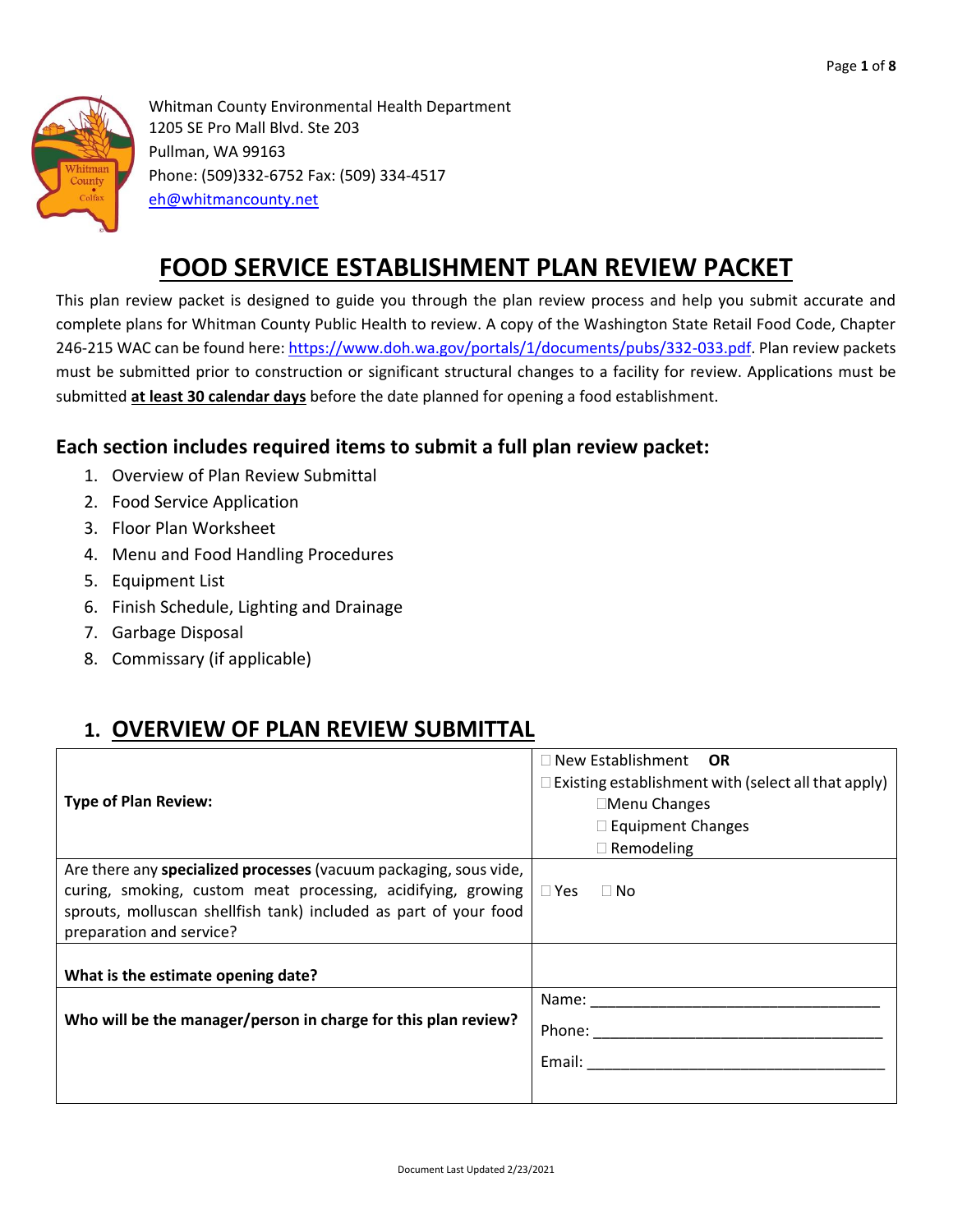### **2. FOOD SERVICE ESTABLISHMENT APPLICATION**

| <b>Ownership and Establishment Information</b>                    |                                                                                                                |                                                                   |                                                  |                 |                  |
|-------------------------------------------------------------------|----------------------------------------------------------------------------------------------------------------|-------------------------------------------------------------------|--------------------------------------------------|-----------------|------------------|
| <b>Business Name:</b>                                             |                                                                                                                |                                                                   |                                                  |                 |                  |
|                                                                   |                                                                                                                |                                                                   |                                                  |                 |                  |
| <b>Business Address:</b>                                          |                                                                                                                |                                                                   |                                                  |                 |                  |
|                                                                   | Street                                                                                                         |                                                                   | City                                             | State           | Zip Code         |
|                                                                   |                                                                                                                |                                                                   |                                                  |                 |                  |
|                                                                   | Street                                                                                                         |                                                                   | City                                             | State           | Zip Code         |
| <b>Business Phone:</b>                                            | <u> 1990 - Johann Barbara, martin a</u>                                                                        |                                                                   |                                                  |                 |                  |
|                                                                   |                                                                                                                |                                                                   |                                                  |                 |                  |
|                                                                   |                                                                                                                |                                                                   |                                                  |                 |                  |
|                                                                   |                                                                                                                |                                                                   |                                                  |                 |                  |
|                                                                   | <b>Street</b>                                                                                                  | City                                                              |                                                  | State           | Zip Code         |
| <b>Ownership Type: □ Association</b>                              | $\Box$ Corporation                                                                                             |                                                                   | □ Individual □ Partnership □ Other______________ |                 |                  |
|                                                                   |                                                                                                                |                                                                   |                                                  |                 |                  |
| <b>Business Information</b>                                       |                                                                                                                |                                                                   |                                                  |                 |                  |
|                                                                   |                                                                                                                |                                                                   |                                                  |                 |                  |
| <b>Business is (Check one):</b>                                   | $\Box$ Mobile<br>$\Box$ Stationary                                                                             |                                                                   | <b>Business is (Check one):</b> $\Box$ Temporary |                 | $\Box$ Permanent |
| Type of Business (check all that apply):                          |                                                                                                                |                                                                   |                                                  |                 |                  |
| □ Coffee Stand                                                    | □ Convenience Store                                                                                            | □ Bed & Breakfast                                                 | □ Ice Cream Shop                                 |                 |                  |
| □ Fast Food                                                       | □ Simple Menu                                                                                                  | $\Box$ Hotel Continental Breakfast $\Box$ Coffee Shop w/Food Prep |                                                  |                 |                  |
|                                                                   | □ Full Service Restaurant □ School/Greek Kitchen                                                               | □ Small Grocery                                                   |                                                  | □ Large Grocery |                  |
| $\Box$ Catering w/Restaurant $\Box$ Catering Only                 |                                                                                                                | □ Mobile Unit- Simple Menu □ Mobile Unit- Complex Menu            |                                                  |                 |                  |
|                                                                   |                                                                                                                |                                                                   |                                                  |                 |                  |
| <b>Food Specifics of Establishment</b>                            |                                                                                                                |                                                                   |                                                  |                 |                  |
| The operation includes (check one):                               |                                                                                                                |                                                                   |                                                  |                 |                  |
|                                                                   | □ Simple Preparation: prepares, offers for sale, or serves potentially hazardous food (i.e. food that requires |                                                                   |                                                  |                 |                  |
| time/temperature control)<br>If yes, then (check all that apply): |                                                                                                                |                                                                   |                                                  |                 |                  |

- $\Box$  In advance quantities based on projected consumer demand and discards food that is not sold or served
- $\Box$  Using time as a public health control under WAC 246-215-03530

 **Complex Preparation:** prepares potentially hazardous food in advance using a food preparation method that involves two or more steps including; cooking; cooling; reheating; hot or cold holding; freezing; or thawing.

#### **If yes, then (check all that apply)**

 $\Box$  Prepares food as specified above for delivery or catering

Prepares food as specified for immediate consumption

 $\Box$  Prepares food as specified above for service to a highly susceptible population

 **Prepares only food that is not potentially hazardous or does not require time/temperature control (attach menu) Does not prepare, but offers for sale only pre-packaged food that is not potentially hazardous food.** 

Document Last Updated 2/23/2021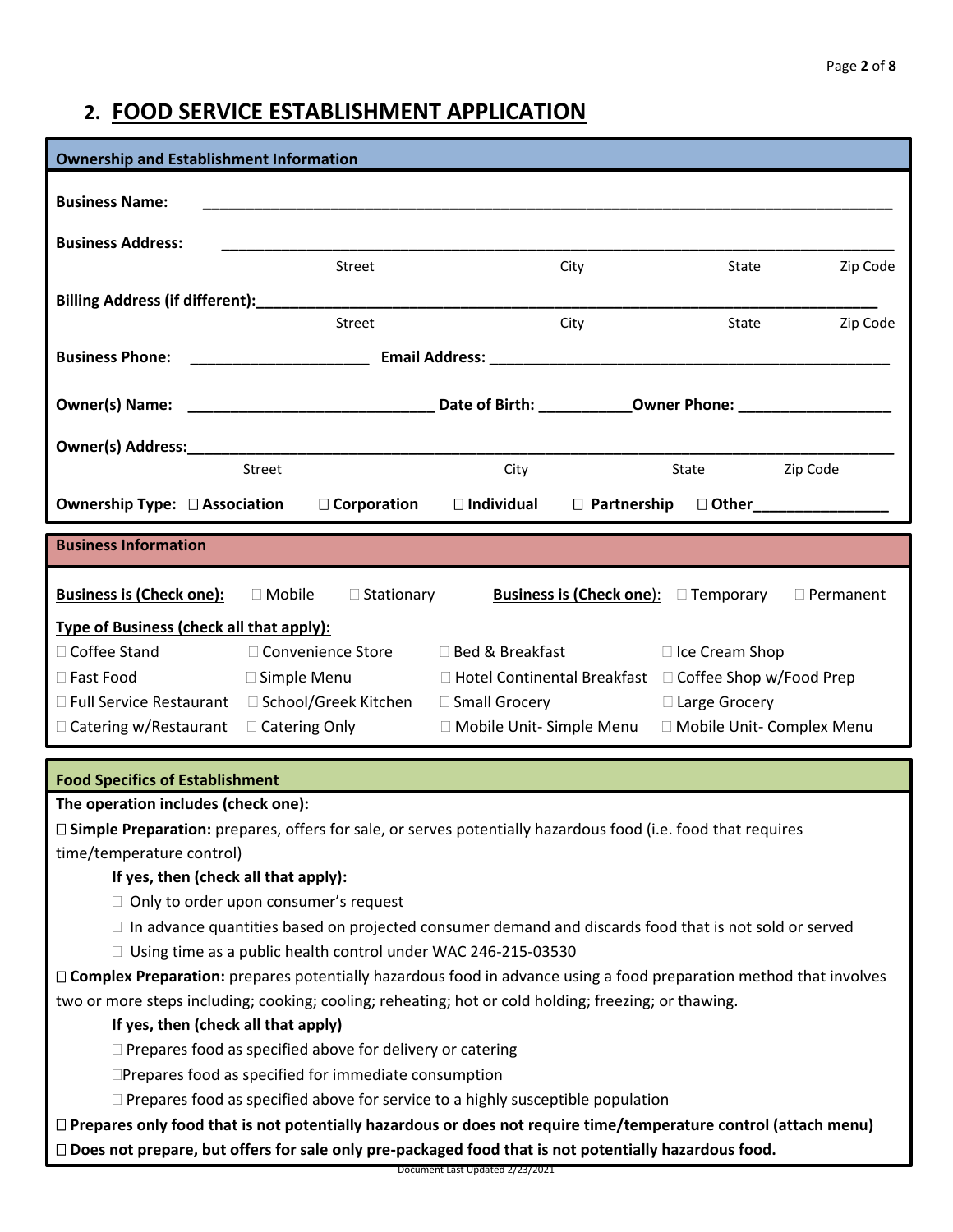| <b>Other Business Contacts:</b>                                                                                                                          |                                                                             |
|----------------------------------------------------------------------------------------------------------------------------------------------------------|-----------------------------------------------------------------------------|
| Person directly responsible for the food establishment:                                                                                                  |                                                                             |
|                                                                                                                                                          | Title:                                                                      |
|                                                                                                                                                          | <b>Phone:</b>                                                               |
| Person who functions as the immediate supervisor of the person above (such as zone, district, or regional supervisor):<br>$\Box$ Check if same as above  |                                                                             |
|                                                                                                                                                          | Title:                                                                      |
|                                                                                                                                                          |                                                                             |
| Any other person comprising the legal ownership not addressed above:                                                                                     |                                                                             |
| $\Box$ Check if same as above $\Box$ Check if not applicable                                                                                             |                                                                             |
| Name:                                                                                                                                                    | Title:                                                                      |
|                                                                                                                                                          |                                                                             |
| Local resident representative, if one is required, based on the type of legal ownership:<br>$\Box$ Check if same as above $\Box$ Check if not applicable |                                                                             |
|                                                                                                                                                          | Title:                                                                      |
|                                                                                                                                                          | Phone:<br><u> 1990 - Johann John Stone, mars eta biztanleria (h. 1900).</u> |
|                                                                                                                                                          |                                                                             |

I, \_\_\_\_\_\_\_\_\_\_\_\_\_\_\_\_\_\_\_\_\_\_\_\_\_\_\_\_\_\_\_\_\_\_\_\_\_, certify that the information provided in this application is accurate. I affirm that I will comply with Washington Administrative Code 246-215 Food Service. I agree to allow the regulatory authority of Whitman County access to the establishment as specified under 08415 and to the establishment records specified under 03290, 05280 and 08215 (4)(f) of the Washington Administrative Code 246-215 Food Service.

**Applicant Signature: \_\_\_\_\_\_\_\_\_\_\_\_\_\_\_\_\_\_\_\_\_\_\_\_\_\_\_\_\_\_\_\_\_\_\_\_\_\_\_\_\_\_\_\_\_ Date: \_\_\_\_\_\_\_\_\_\_\_\_\_\_\_\_\_\_\_\_\_\_\_\_\_\_\_\_\_**

#### **Regarding Food Service Permits in Whitman County:**

- Permits must be renewed annually to continue operating.
- Renewals are sent out at the beginning of the calendar year, and permits expire January 31 of each year.
- Establishments are classified based on operation type and risk category of menu and process. Permit fees are set by the Whitman County Board of Health and are subject to change each year.
- The initial plan review and pre-opening inspection is accompanied by a plan review fee.
- Permits are not transferrable. If your operation relocates, or changes business name/owner, the new operation is subject to fees for plan review and reinstatement of permit
- Food service establishments are inspected once every 6-18 months depending on risk category. These are known as Routine Inspections. Please note the Food Enforcement Procedure found here: [https://www.whitmancountypublichealth.org/uploads/9/4/9/8/94983524/food\\_enforcement\\_procedure.pdf](https://www.whitmancountypublichealth.org/uploads/9/4/9/8/94983524/food_enforcement_procedure.pdf)
- Failed inspections are put into a compliance schedule. Repeat failed inspections may cause forced closure on the restaurant until back into compliance.
- Any significant changes in menu, ownership, equipment or facility must be reviewed and approved by Whitman County Public Health.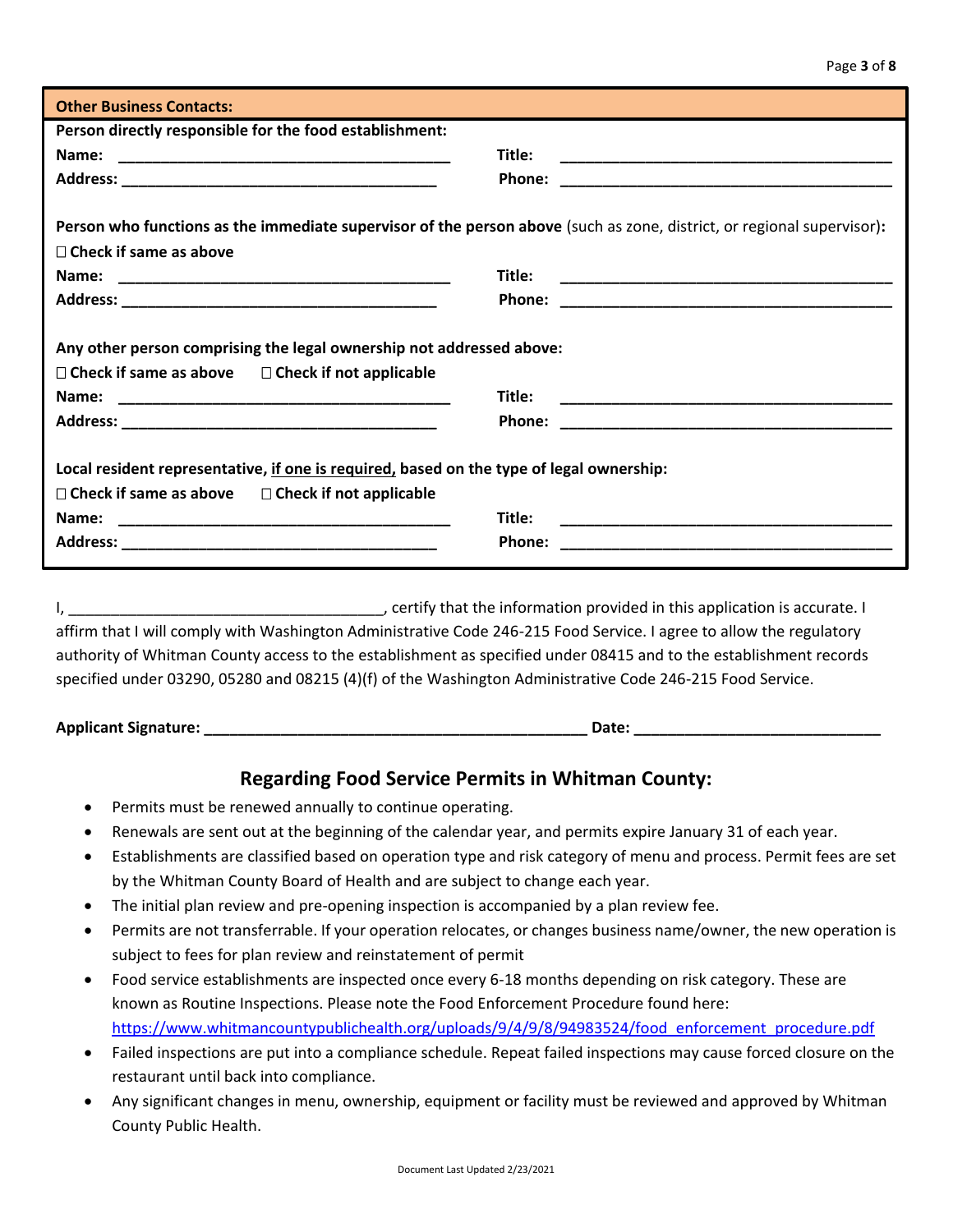## **3. FLOOR PLAN WORKSHEET**

#### **Sketch the top view (overhead) of your kitchen in the box below (or attach plans of facility). Identify and label**

**features including:** hand wash facilities, cooking equipment, hot and cold holding equipment, refrigeration, worktables and preparation areas, storage areas, sanitizing solution bucket locations and serving areas. **Fill out the check list below,**  accurately assessing what kitchen features are present in your facility.

| <b>Yes</b> | No. | <b>Whitman County Certified Kitchen Requirements (minimums)</b>                            |
|------------|-----|--------------------------------------------------------------------------------------------|
|            |     | Plumbed Sink (2 compartments or more)                                                      |
|            |     | Dedicated handwash sink (hot and cold running water, soap, paper towels or air drier)      |
|            |     | Sanitizer available on site at all times (bleach)                                          |
|            |     | Dish and utensil cleaning capabilities and supplies (dishwashers, 3-compartment sink, etc) |
|            |     | Refrigerators that maintain ≤41°F, and a thermometer in each refrigerator                  |
|            |     | Ovens with ventilation (hood)                                                              |
|            |     | Dry storage areas that are free from contamination (pests, excessive moisture, etc)        |
|            |     | Easily cleanable surfaces in food preparation areas (no cracks, no carpet, sealed floors)  |
|            |     | Regular garbage pick-up                                                                    |
|            |     | Covered lighting                                                                           |
|            |     | Ability to securely lock food product in location (not accessible to the public)           |
|            |     | All equipment is NSF/ANSI certified or equivalent                                          |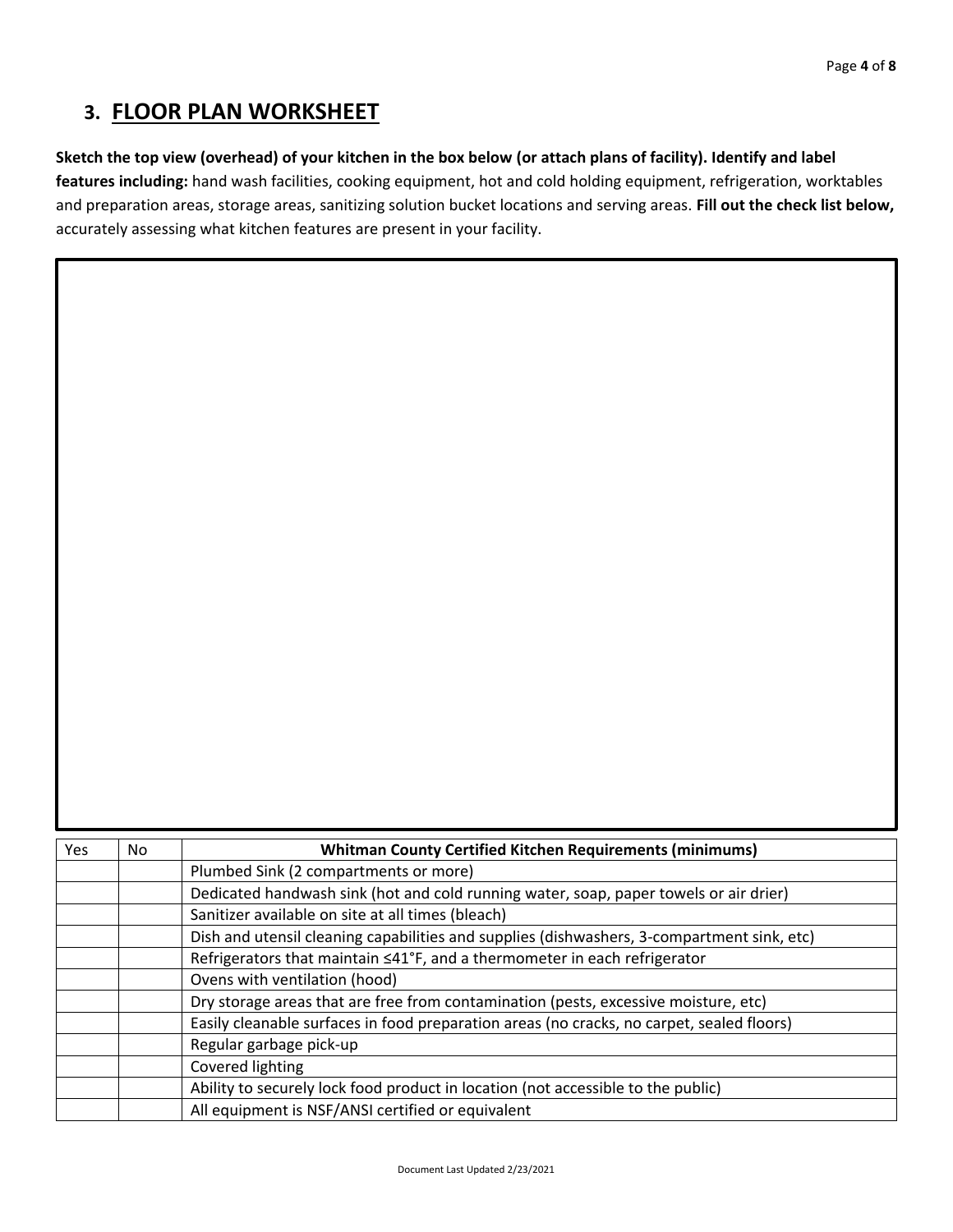### **4. MENU AND FOOD HANDLING PROCEDURES**

**Attach a detailed copy of your menu** including all food and drinks you will be serving. Provide food preparation steps for all menus using the table below. If using a commissary, explain what food preparation activities will be occurring at the commissary and what activities will be done at the food service locations

- All foods must come from an approved source
- No home prepared foods are allowed
- Significant changes to menu or preparation process must be submitted and approved.

| <b>Procedure</b>                                                                                                                                               | <b>Procedure Used</b> |           | List all food items that will use this procedure |
|----------------------------------------------------------------------------------------------------------------------------------------------------------------|-----------------------|-----------|--------------------------------------------------|
| <b>Cold Holding</b>                                                                                                                                            | $\square$ Yes         | $\Box$ No |                                                  |
| <b>Hot Holding</b>                                                                                                                                             | $\square$ Yes         | $\Box$ No |                                                  |
| Washing, cutting, portioning,<br>preparing                                                                                                                     | $\square$ Yes         | $\Box$ No |                                                  |
| Cooling                                                                                                                                                        | $\square$ Yes         | $\Box$ No |                                                  |
| <b>Reheating</b>                                                                                                                                               | $\square$ Yes         | $\Box$ No |                                                  |
| <b>Thawing</b>                                                                                                                                                 | $\square$ Yes         | $\Box$ No |                                                  |
| <b>Cooking from raw (including</b><br>meats and produce)                                                                                                       | $\square$ Yes         | $\Box$ No |                                                  |
| Special processes (vacuum<br>packaging, sous vide, curing,<br>smoking, custom meat<br>processing, acidifying, growing<br>sprouts, molluscan shellfish<br>tank) | $\square$ Yes         | $\Box$ No |                                                  |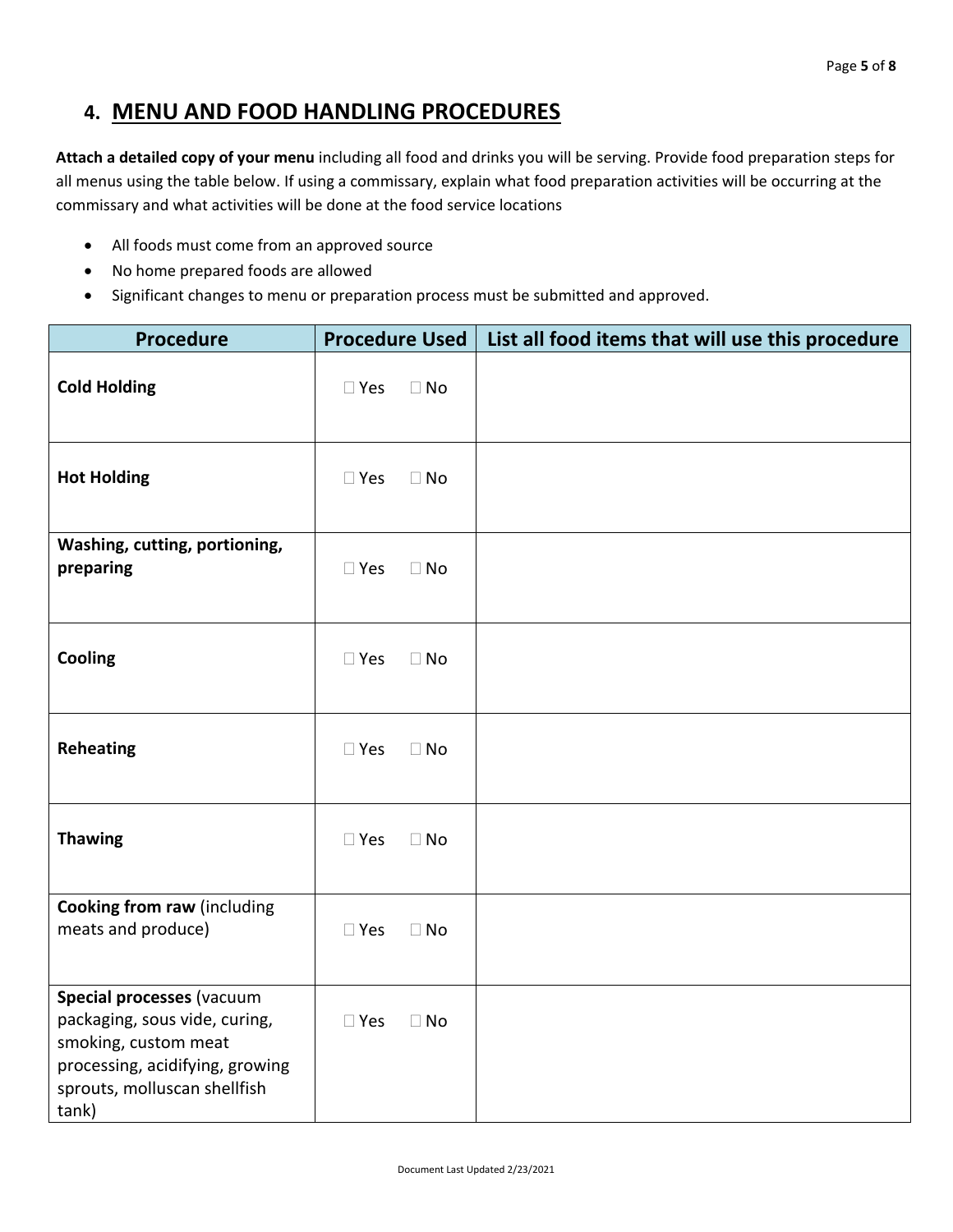# **5. EQUIPMENT LIST**

Provide make and model numbers of all equipment (including countertop appliances). All food equipment must be commercial grade (NSF or equivalent)

| <b>Cooking Equipment</b> |                                                         |                                           |                            |          |  |  |
|--------------------------|---------------------------------------------------------|-------------------------------------------|----------------------------|----------|--|--|
| <b>Type of Equipment</b> | <b>Make</b>                                             | <b>Model</b>                              | <b>NSF or Equivalent</b>   | Quantity |  |  |
| Stoves/Griddles          |                                                         |                                           | $\Box$ Yes<br>$\Box$ No    |          |  |  |
| Ovens                    |                                                         |                                           | $\Box$ No<br>$\Box$ Yes    |          |  |  |
| <b>Broilers</b>          |                                                         |                                           | $\square$ Yes<br>$\Box$ No |          |  |  |
| Fryers                   |                                                         |                                           | $\Box$ No<br>$\Box$ Yes    |          |  |  |
| Woks                     |                                                         |                                           | $\Box$ No<br>$\Box$ Yes    |          |  |  |
|                          |                                                         |                                           | $\Box$ No<br>$\Box$ Yes    |          |  |  |
| Other:__________         |                                                         |                                           | $\Box$ No<br>$\Box$ Yes    |          |  |  |
|                          |                                                         | <b>Cold Holding/Hot Holding Equipment</b> |                            |          |  |  |
| <b>Type of Equipment</b> | <b>Make</b>                                             | <b>Model</b>                              | <b>NSF or Equivalent</b>   | Quantity |  |  |
| Walk-in cooler           |                                                         |                                           | $\Box$ Yes<br>$\Box$ No    |          |  |  |
| Walk-in freezer          |                                                         |                                           | $\Box$ No<br>$\Box$ Yes    |          |  |  |
| Reach-in cooler          |                                                         |                                           | $\Box$ No<br>$\Box$ Yes    |          |  |  |
| Prep Cooler              |                                                         |                                           | $\Box$ Yes<br>$\Box$ No    |          |  |  |
| Hot holding cabinet      |                                                         |                                           | $\Box$ Yes<br>$\Box$ No    |          |  |  |
| Hot/Cold Table           |                                                         |                                           | $\Box$ No<br>$\Box$ Yes    |          |  |  |
| Food warmer              |                                                         |                                           | $\Box$ No<br>$\Box$ Yes    |          |  |  |
| Other:__________         |                                                         |                                           | $\Box$ No<br>$\Box$ Yes    |          |  |  |
| Other:__________         |                                                         |                                           | $\Box$ Yes<br>$\Box$ No    |          |  |  |
|                          | Other Equipment (countertop, cooking, holding, cooling) |                                           |                            |          |  |  |
| <b>Type of Equipment</b> | <b>Make</b>                                             | <b>Model</b>                              | <b>NSF or Equivalent</b>   | Quantity |  |  |
|                          |                                                         |                                           | $\Box$ Yes<br>$\Box$ No    |          |  |  |
|                          |                                                         |                                           | $\Box$ Yes<br>$\Box$ No    |          |  |  |
|                          |                                                         |                                           | $\square$ Yes<br>$\Box$ No |          |  |  |
|                          |                                                         |                                           | $\square$ Yes<br>$\Box$ No |          |  |  |
|                          |                                                         |                                           | $\square$ Yes<br>$\Box$ No |          |  |  |
|                          |                                                         |                                           | $\square$ Yes<br>$\Box$ No |          |  |  |
|                          |                                                         |                                           | $\square$ Yes<br>$\Box$ No |          |  |  |
|                          |                                                         |                                           | $\square$ Yes<br>$\Box$ No |          |  |  |
|                          |                                                         |                                           | $\Box$ No<br>$\square$ Yes |          |  |  |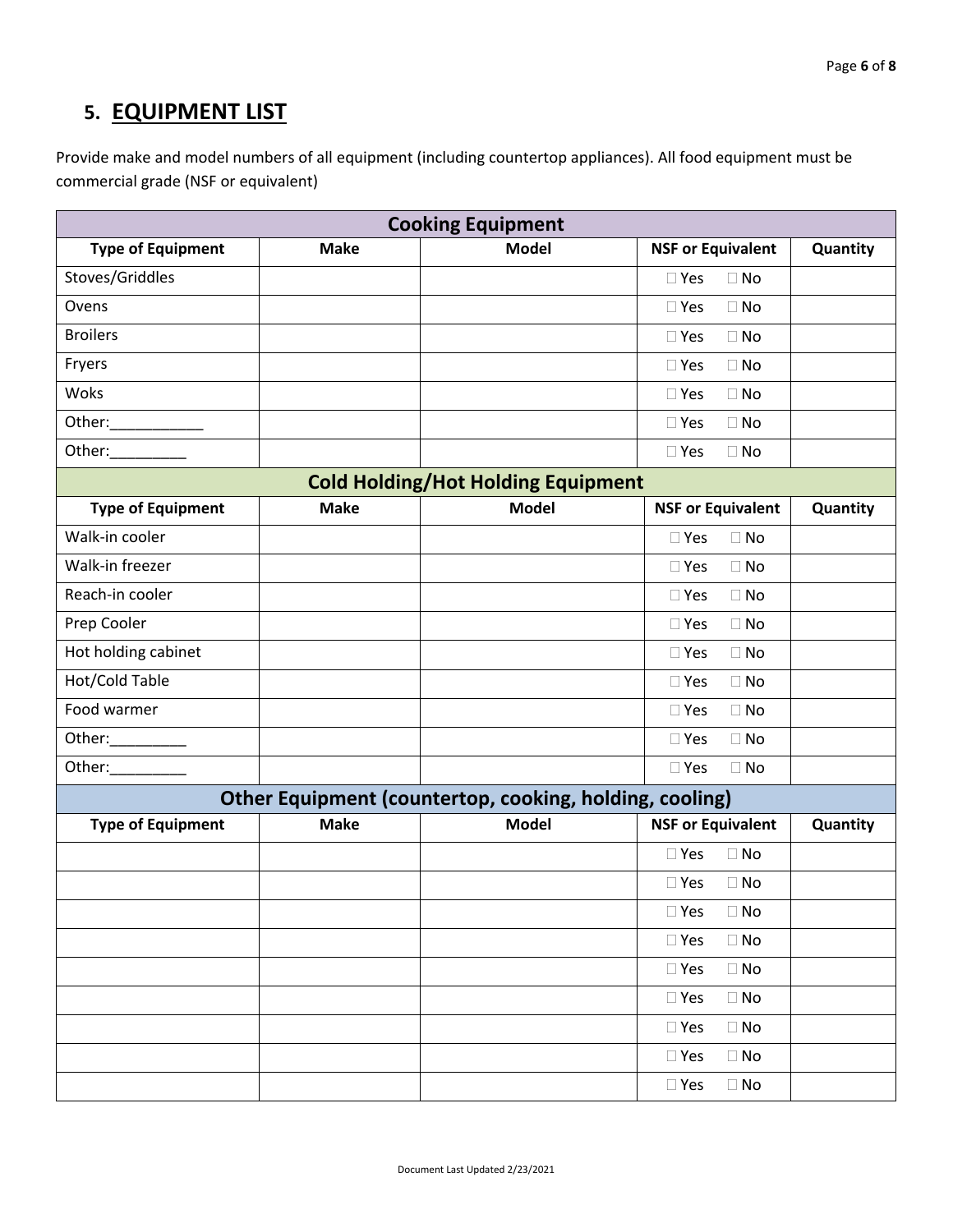### **6. FINISH SCHEDULE, LIGHTING AND DRAINAGE**

Provide the materials used for all floors, walls, ceilings, countertops and shelves. Provide a list of all light fixtures used in the food establishment. Lighting over any food preparation, food storage and ware-washing areas must be shielded, covered or shatter proof. Finish surfaces must be smooth, easily cleanable, and non-absorbent in all food preparation, food storage, ware-washing areas, and bathrooms. Grout and concrete must be smooth and sealed to make water resistant and cleanable

| <b>Room Finish Schedule</b> |                        |                            |                        |                                           |               |  |
|-----------------------------|------------------------|----------------------------|------------------------|-------------------------------------------|---------------|--|
|                             | <b>Floors</b>          |                            | <b>Walls</b>           | <b>Ceiling</b>                            |               |  |
| <b>Room Name</b>            | <b>Finish Material</b> | <b>Type of Base</b>        | <b>Finish Material</b> | <b>Material</b>                           | <b>Finish</b> |  |
| Example row: Kitchen        | <b>Quarry Tile</b>     | <b>Quarry Tile</b>         | <b>FRP</b>             | <b>Vinyl Acoustical Tile</b>              | Smooth        |  |
| <b>Kitchen</b>              |                        |                            |                        |                                           |               |  |
| <b>Dining Room</b>          |                        |                            |                        |                                           |               |  |
| <b>Storage</b>              |                        |                            |                        |                                           |               |  |
| <b>Prep Area</b>            |                        |                            |                        |                                           |               |  |
| <b>Ware-washing Areas</b>   |                        |                            |                        |                                           |               |  |
| <b>Bathrooms</b>            |                        |                            |                        |                                           |               |  |
| Other:                      |                        |                            |                        |                                           |               |  |
|                             |                        | <b>Lighting Schedule</b>   |                        |                                           |               |  |
|                             |                        | Type(s) of Lighting        |                        | <b>Shielded, Covered or Shatter Proof</b> |               |  |
| Example row: Kitchen        |                        | Bulb - shatterproof lamps  |                        | $\sqrt{ }$<br>Yes<br>$\Box$ No            |               |  |
| <b>Kitchen</b>              |                        |                            |                        | $\Box$ No<br>$\square$ Yes                |               |  |
| <b>Prep Area</b>            |                        |                            |                        | $\Box$ Yes<br>$\Box$ No                   |               |  |
| <b>Storage</b>              |                        |                            |                        | $\Box$ No<br>$\square$ Yes                |               |  |
| <b>Ware-washing Areas</b>   |                        |                            |                        | $\square$ Yes<br>$\Box$ No                |               |  |
| Other:                      |                        |                            |                        | $\square$ Yes<br>$\Box$ No                |               |  |
|                             |                        | <b>Drainage Fixtures</b>   |                        |                                           |               |  |
| <b>Type of Equipment</b>    | Quantity               | Sealed/Cleanable           | <b>Room/Location</b>   |                                           |               |  |
| 3-compartment sinks         |                        | $\square$ Yes<br>$\Box$ No |                        |                                           |               |  |
| 2-compartment sinks         |                        | $\Box$ No<br>$\square$ Yes |                        |                                           |               |  |
| <b>Mop Sinks</b>            |                        | $\Box$ No<br>$\square$ Yes |                        |                                           |               |  |
| Other floor drains          |                        | $\square$ Yes<br>$\Box$ No |                        |                                           |               |  |
| Handwash sinks              |                        | $\Box$ No<br>$\Box$ Yes    |                        |                                           |               |  |
| Garbage disposals           |                        | $\square$ Yes<br>$\Box$ No |                        |                                           |               |  |
| <b>Dishwashers</b>          |                        | $\Box$ Yes<br>$\square$ No |                        |                                           |               |  |
| Other:                      |                        | $\Box$ No<br>$\square$ Yes |                        |                                           |               |  |